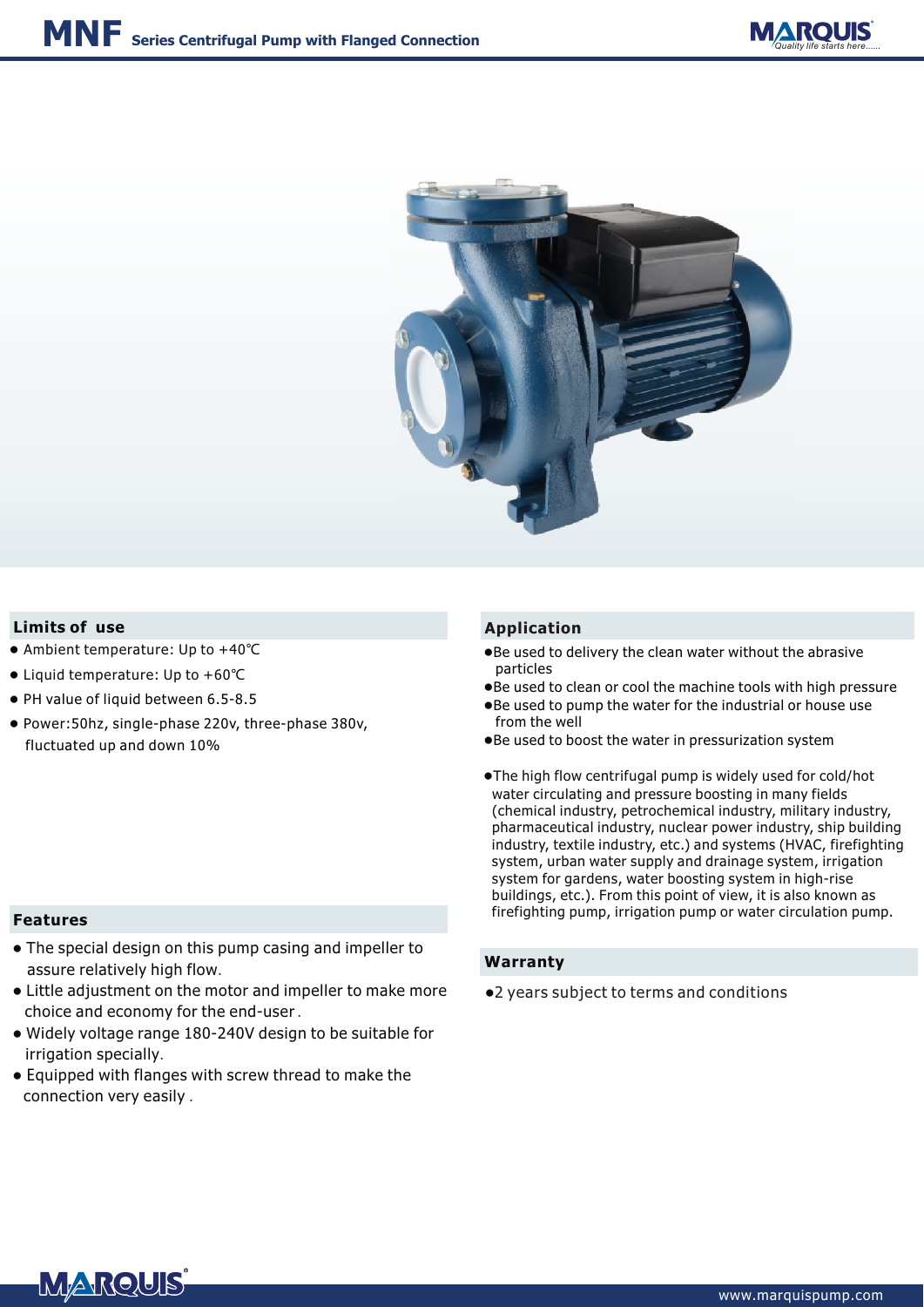

## **CHARACTERISTIC CURVES AND PERFORMANCE DATA**

**50 Hz n**=**2850 rpm Hs**=**0 m**



| Model          |                | Power     |                | Q | $m^3/h$ | $\mathbf 0$ | 6    | 9    | 12   | 15   | 18   | 21   | 24  | 30          | 36   | 42   | 48  | 54  |
|----------------|----------------|-----------|----------------|---|---------|-------------|------|------|------|------|------|------|-----|-------------|------|------|-----|-----|
| Single-phase   | Three-phase    | <b>KW</b> | <b>HP</b>      |   | l/min   | 0           | 100  | 150  | 200  | 250  | 300  | 350  | 400 | 500         | 600  | 700  | 800 | 900 |
| <b>MNF128B</b> | <b>MN128B</b>  | 0.6       | 0.85           |   |         | 11.3        | 11.2 | 10.9 | 10.2 | 9.4  | 8.1  | 6.8  |     |             |      |      |     |     |
| <b>MNF128A</b> | MN128AR        | 0.75      | 1              |   | 12.9    | 12.8        | 12.2 | 11.8 | 10.9 | 9.8  | 8.2  |      |     |             |      |      |     |     |
| MNF128AR       | <b>MN128AR</b> | 1.1       | 1.5            |   | H<br>m  | 13.8        | 13.3 | 12.9 | 12.2 | 11.4 | 10.3 | 9    |     |             |      |      |     |     |
| <b>MNF129B</b> | <b>MN129B</b>  | 1.1       | 1.5            |   |         | 16.9        | 16.7 | 16.2 | 15.8 | 15   | 13.9 | 12.5 | 11  |             |      |      |     |     |
| <b>MNF129A</b> | <b>MN129A</b>  | 1.5       | $\overline{2}$ |   |         | 22.1        | 21.9 | 21.5 | 21   | 20.2 | 19.2 | 18   |     | $16.5$ 12.4 |      |      |     |     |
| MNF130B        | <b>MN130B</b>  | 1.5       | $\overline{2}$ |   |         | 11.3        | 11.3 | 11.2 | 11.1 | 10.9 | 10.8 | 10.3 | 10  | 9.1         | 8    | 6.8  | 5.5 | 3.9 |
| <b>MNF130A</b> | <b>MN130A</b>  | 2.2       | 3              |   |         | 15.2        | 15.1 | 14.9 | 14.8 | 14.6 | 14.5 | 14.2 | 14  | 13.4        | 12.5 | 11.4 | 10  | 8.2 |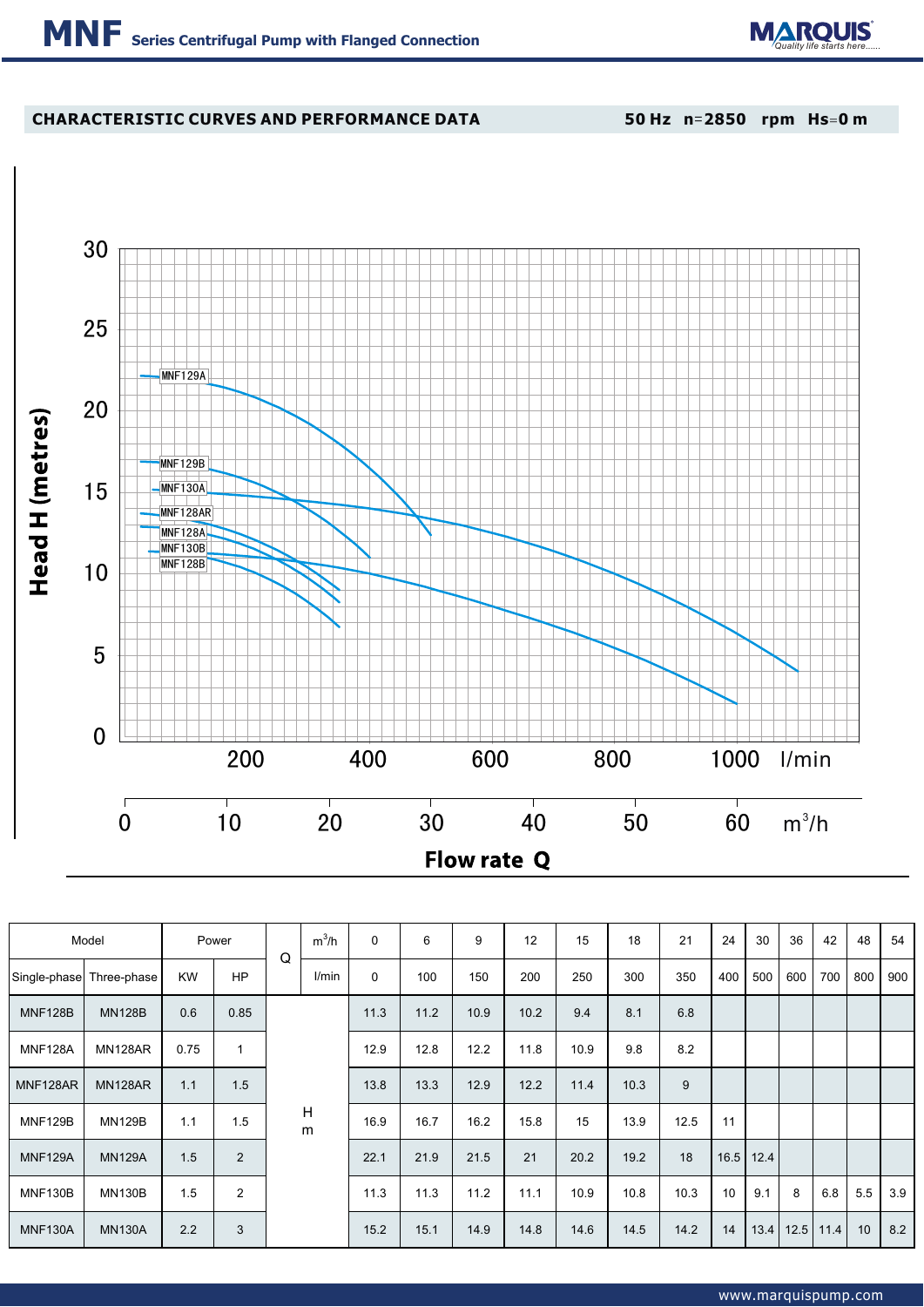



| Model          | Openings       |                                    |                 | Dimensions(mm) |             |       |       |                |      |            |       |      |       |  |
|----------------|----------------|------------------------------------|-----------------|----------------|-------------|-------|-------|----------------|------|------------|-------|------|-------|--|
| Single-phase   | Three-phase    | DN <sub>1</sub><br>DN <sub>2</sub> |                 | a              | $\mathsf f$ | h     | h1    |                |      | n          | n1    | W    | s     |  |
| <b>MNF128B</b> | <b>MN128B</b>  | 2"                                 | 2"              |                | 330         | 250   | 92    |                | 242  | 192        | 152   | 16   | 10    |  |
| <b>MNF128A</b> | <b>MN128AR</b> | 2"<br>2"                           |                 | 65             | 330         | 250   | 92    |                | 242  | 192        | 152   | 16   | 10    |  |
| MNF128AR       | <b>MN128AR</b> | 2"<br>2"                           |                 | 65             | 330         | 250   | 92    |                | 242  | 192<br>152 |       | 16   | 10    |  |
| <b>MNF129B</b> | <b>MN129B</b>  | 2"                                 | 2"              | 56             | 374         | 276   | 110   |                | 263  | 206        | 160   | 14   | 12    |  |
| <b>MNF129A</b> | <b>MN129A</b>  | 2"                                 | 2"              | 56             | 374         | 276   | 110   |                | 263  | 206        | 160   | 14   | 12    |  |
| <b>MNF130B</b> | <b>MN130B</b>  | 3"                                 | 3"              | 80             | 460         | 322   | 123   |                | 317  | 238        | 190   | 12   | 12    |  |
| <b>MNF130A</b> | <b>MN130A</b>  | 3"                                 | 3"              | 80             | 411         | 322   | 123   |                | 317  | 238        | 190   | 12   | 12    |  |
| Model          |                |                                    | Piece<br>GW(kg) |                | NW(kg)      |       |       | Volume $(m^3)$ |      | L(cm)      | W(cm) |      | H(cm) |  |
| <b>MNF128B</b> |                | $\mathbf{1}$                       | 22.8            |                | 19.8        |       |       | 0.027          |      | 40.2       | 22.8  |      | 29.8  |  |
| <b>MNF128A</b> |                | 1                                  |                 |                | 18.3        |       | 0.027 |                | 40.2 |            | 22.8  |      | 29.8  |  |
| MNF128AR       |                | $\mathbf{1}$                       |                 | 21.3           | 18.3        |       | 0.027 |                | 40.2 |            | 22.8  |      | 29.8  |  |
| <b>MNF129B</b> |                | $\mathbf{1}$                       |                 | 26.3           | 23.3        |       | 0.027 |                | 40.2 |            | 22.8  |      | 29.8  |  |
| <b>MNF129A</b> | $\mathbf{1}$   |                                    | 29.0            | 26             |             | 0.027 |       | 40.2           |      | 22.8       |       | 29.8 |       |  |
| <b>MNF130B</b> | $\mathbf{1}$   |                                    | 37.4            | 34.4           |             |       | 0.044 |                | 45.7 | 28.3       |       | 34.0 |       |  |
| <b>MNF130A</b> | $\mathbf{1}$   |                                    | 42.2            | 40.2           |             |       | 0.049 |                | 50.5 | 28.3       |       | 34.0 |       |  |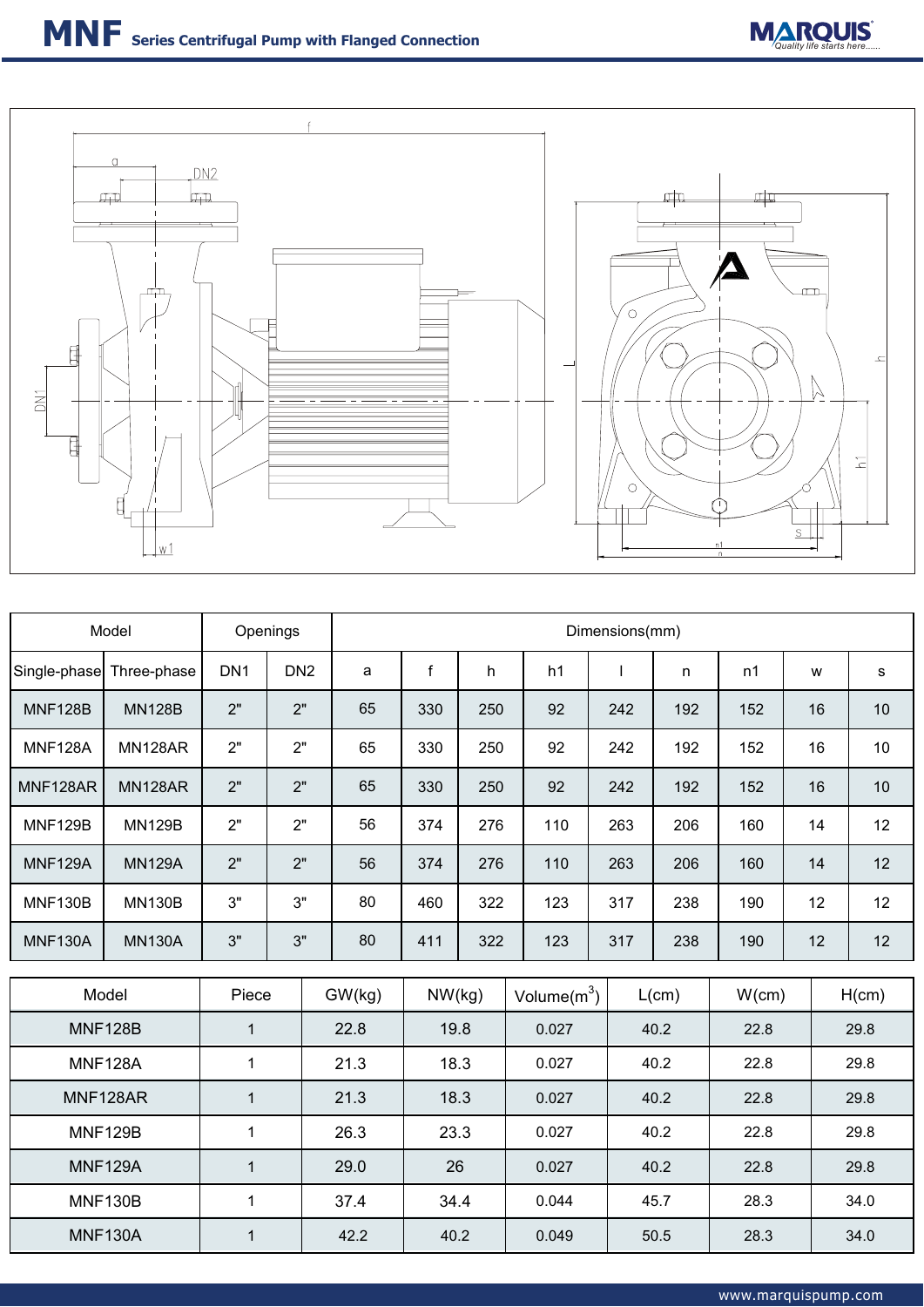

| <b>POS. COMPONENT</b>                                                                                              | <b>ADVANTAGE</b>                                                                                                                                                                                                                                    |  |  |  |  |  |  |  |  |
|--------------------------------------------------------------------------------------------------------------------|-----------------------------------------------------------------------------------------------------------------------------------------------------------------------------------------------------------------------------------------------------|--|--|--|--|--|--|--|--|
| (8)<br>(10)<br>6<br>Electrophoretic<br>Brass impeller<br>Stainless steel shaft<br>paint pump casing<br>and support | · Anti-rust system<br>a. Use electrophoretic paint to prevent rust or jam<br>b. To provide cleaner water<br>c. To ensure long using-life                                                                                                            |  |  |  |  |  |  |  |  |
| $\circled{30}$<br>Thermostability<br>Capacitor                                                                     | • Thermostability system<br>a. Capacitor with 85°C high temperature film<br>b. Can be used under sun exposure<br>c. Can be used under high temperature environment                                                                                  |  |  |  |  |  |  |  |  |
| (14)<br>85mm<br>Rotor with shaft<br>(stainless steel shaft)                                                        | • Powerful motor system<br>a. To ensure the high power and lowest temperature rise<br>b. Using thermal protection device to protect the motor<br>c. Big flow and long using-life<br>d. Wide voltage rang design motor can be used under 170 - 250 V |  |  |  |  |  |  |  |  |
| (12)<br>Z4 class bearing                                                                                           | • Low noise system<br>a. Using Z4 class bearing to ensure lowest noise<br>b. To ensure long using-life                                                                                                                                              |  |  |  |  |  |  |  |  |